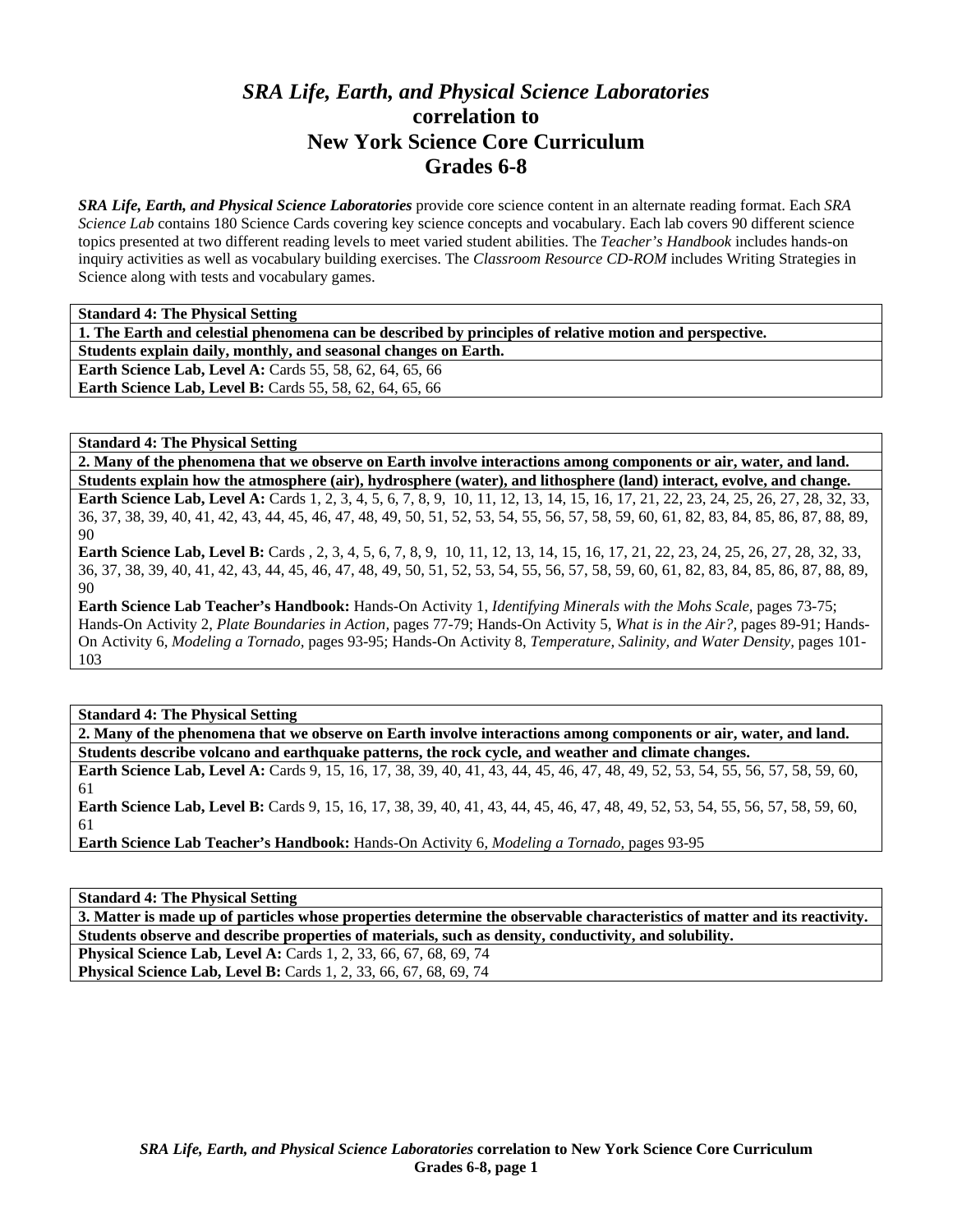**Standard 4: The Physical Setting** 

**3. Matter is made up of particles whose properties determine the observable characteristics of matter and its reactivity. Students distinguish between chemical and physical changes. Physical Science Lab, Level A: Cards 6, 8, 9, 27, 28, 29, 30 Physical Science Lab, Level B:** Cards 6, 8, 9, 27, 28, 29, 30 **Physical Science Lab Teacher's Handbook:** Hands-On Activity 2, *Chemical Reaction Rates,* pages 81-83

**Standard 4: The Physical Setting** 

**3. Matter is made up of particles whose properties determine the observable characteristics of matter and its reactivity. Students develop their own mental models to explain common chemical reactions and changes in states of matter. Physical Science Lab, Level A:** Cards 5, 6, 7, 8, 9, 27, 28, 29, 30 **Physical Science Lab, Level B:** Cards 5, 6, 7, 8, 9, 27, 28, 29, 30 **Physical Science Lab Teacher's Handbook:** Hands-On Activity 2, *Chemical Reaction Rates,* pages 81-83

**Standard 4: The Physical Setting** 

**4. Energy exists in many form, and when these forms change energy is conserved. Students describe the sources and identify the transformations of energy observed in everyday life. Physical Science Lab, Level A:** Cards 37, 38, 39, 40, 41, 42, 45, 46, 47, 48, 49, 68, 69, 70 **Physical Science Lab, Level B:** Cards 37, 38, 39, 40, 41, 42, 45, 46, 47, 48, 49, 68, 69, 70 **Physical Science Lab Teacher's Handbook:** Hands-On Activity 3, *Energy Conversion,* pages 85-87

**Standard 4: The Physical Setting** 

**4. Energy exists in many form, and when these forms change energy is conserved.** 

**Students observe and describe heating and cooling events.** 

Physical Science Lab, Level A: Cards 42, 43, 44 **Physical Science Lab, Level B: Cards 42, 43, 44** 

**Standard 4: The Physical Setting** 

**4. Energy exists in many form, and when these forms change energy is conserved.** 

**Students observe and describe energy changes as related to chemical reactions.** 

**Physical Science Lab, Level A: Cards 9, 27, 28, 29, 30, 38 Physical Science Lab, Level B:** Cards 9, 27, 28, 29, 30, 38

**Physical Science Lab Teacher's Handbook:** Hands-On Activity 2, *Chemical Reaction Rates,* pages 81-83

**Standard 4: The Physical Setting** 

**4. Energy exists in many form, and when these forms change energy is conserved. Students observe and describe the properties of sound, light, magnetism, and electricity. Physical Science Lab, Level A:** Cards 66, 67, 68, 69, 74, 75, 77, 78, 79, 80, 82, 83, 85 **Physical Science Lab, Level B:** Cards 66, 67, 68, 69, 74, 75, 77, 78, 79, 80, 82, 83, 85 **Physical Science Lab Teacher's Handbook:** Hands-On Activity 6, *Making Sound,* pages 97-99

**Standard 4: The Physical Setting** 

**4. Energy exists in many form, and when these forms change energy is conserved.** 

**Students describe situations that support the principle of conservation of energy.** 

Physical Science Lab, Level A: Card 37 **Physical Science Lab, Level B: Card 37**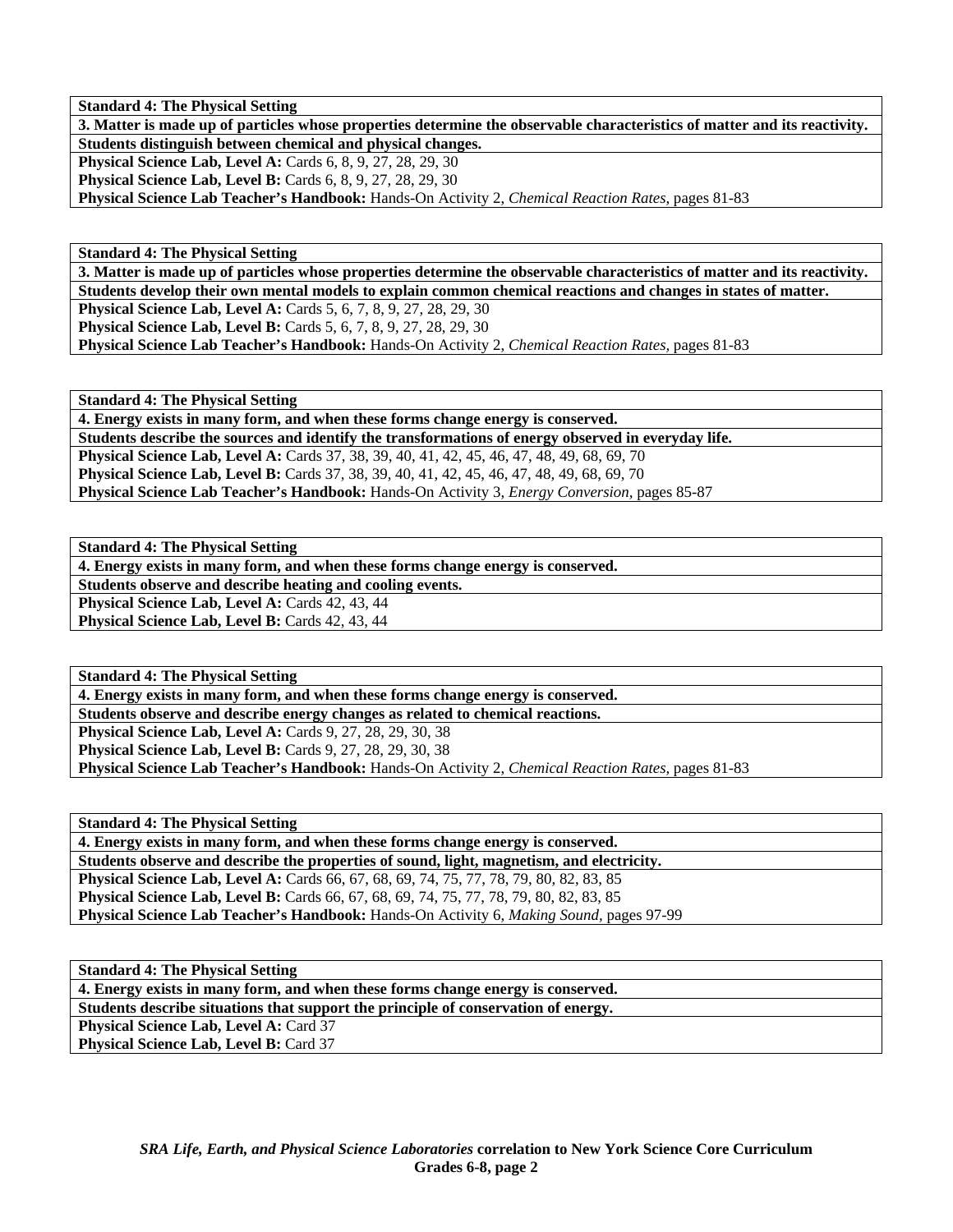**Standard 4: The Physical Setting** 

**5. Energy and matter interact through forces that result in changes in motion.** 

**Students describe different patterns of motion of objects.** 

**Physical Science Lab, Level A:** Cards 50, 51, 54, 55, 56, 57, 58, 59

**Physical Science Lab, Level B:** Cards 50, 51, 54, 55, 56, 57, 58, 59

**Physical Science Lab Teacher's Handbook:** Hands-On Activity 4, *Reducing Friction,* pages 89-91

**Standard 4: The Physical Setting** 

**5. Energy and matter interact through forces that result in changes in motion.** 

**Students observe, describe, and compare effects of forces (gravity, electric current, and magnetism) on the motion of objects.** 

**Physical Science Lab, Level A: Cards 54, 55, 56, 58, 59, 66, 67, 68, 69, 74, 75 Physical Science Lab, Level B:** Cards 54, 55, 56, 58, 59, 66, 67, 68, 69, 74, 75

**Standard 4: The Living Environment** 

**1. Living things are both similar to and different from each other and nonliving things.** 

**Students compare and contrast the parts of plants, animals, and one-celled organisms.** 

Life Science Lab, Level A: Cards 6, 7, 11, 12, 14, 15, 16, 17, 18, 19, 20, 21, 22, 25, 26, 27, 28, 29, 30, 31, 32, 33, 34, 35, 36, 37, 38, 39, 4 0

Life Science Lab, Level B: Cards 6, 7, 11, 12, 14, 15, 16, 17, 18, 19, 20, 21, 22, 25, 26, 27, 28, 29, 30, 31, 32, 33, 34, 35, 36, 37, 38, 39, 4 0

**Life Science Lab Teacher's Handbook:** Hands-On Activity 1, *Examining Cells,* pages 77-79; Hands-On Activity 2, *Culturing Bacteria,* pages 81-83; Hands-On Activity 3, *Investigating Arthropods,* pages 85-87

**Standard 4: The Living Environment** 

**1. Living things are both similar to and different from each other and nonliving things. Students explain the functioning of the major human organ systems and their interactions. Life Science Lab, Level A:** Cards 44, 45, 46, 47, 48, 49, 50, 51, 52, 53, 54, 55, 56, 57, 58 **Life Science Lab, Level B:** Cards 44, 45, 46, 47, 48, 49, 50, 51, 52, 53, 54, 55, 56, 57, 58 **Life Science Lab Teacher's Handbook:** Hands-On Activity 4, *Your Cardiovascular System,* pages 89-91

**Standard 4: The Living Environment** 

**2. Organisms inherit genetic information in a variety of ways that result in continuity of structure and function between parents and offspring.** 

**Students describe sexual and asexual mechanisms for passing genetic materials from generation to generation.** 

**Life Science Lab, Level A: Cards 60, 61, 62, 63, 64** 

Life Science Lab, Level B: Cards 60, 61, 62, 63, 64

**Standard 4: The Living Environment** 

**2. Organisms inherit genetic information in a variety of ways that result in continuity of structure and function between parents and offspring.** 

**Students describe simple mechanisms related to the inheritance of some physical traits in offspring.** 

Life Science Lab, Level A: Cards 61, 62, 63, 64, 65

**Life Science Lab, Level B:** Cards 61, 62, 63, 64, 65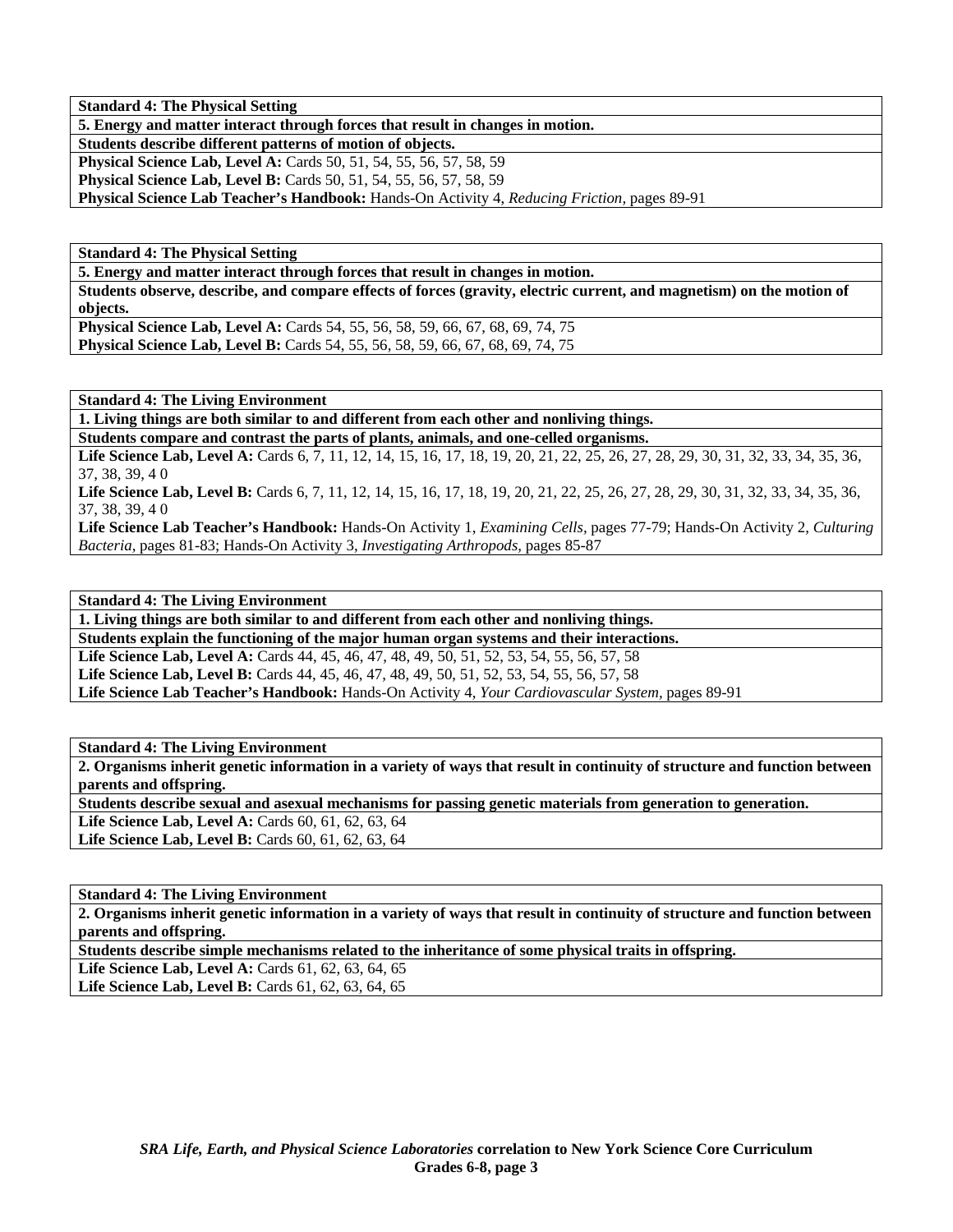**Standard 4: The Living Environment** 

**3. Individual organisms and species change over time.** 

**Students describe sources of variation in organisms and their structures and relate the variations to survival.** 

Life Science Lab, Level A: Cards 64, 65, 66, 67

Life Science Lab, Level B: Cards 64, 65, 66, 67

| <b>Standard 4: The Living Environment</b>                                                                      |
|----------------------------------------------------------------------------------------------------------------|
| 3. Individual organisms and species change over time.                                                          |
| Students describe factors responsible for competition within species and the significance of that competition. |
| <b>Life Science Lab, Level A: Cards 71, 72, 73, 74, 75</b>                                                     |
| <b>Life Science Lab, Level B:</b> Cards 71, 72, 73, 74, 75                                                     |

**Standard 4: The Living Environment** 

**4. The continuity of life is sustained through reproduction and development. Students observe and describe the variations in reproductive patterns of organisms, including asexual and sexual reproduction.**  Life Science Lab, Level A: Cards 18, 19, 20, 21, 22, 40, 42, 60, 61 Life Science Lab, Level B: Cards 18, 19, 20, 21, 22, 40, 42, 60, 61

**Standard 4: The Living Environment** 

**4. The continuity of life is sustained through reproduction and development. Students explain the role of sperm and egg cells in sexual reproduction.**  Life Science Lab, Level A: Card 61 Life Science Lab, Level B: Card 61

**Standard 4: The Living Environment** 

**4. The continuity of life is sustained through reproduction and development.** 

**Students observe and describe developmental patterns in selected plants and animals (e.g., insects, frogs, humans, seedbearing plants). Life Science Lab, Level A: Cards 20, 22, 42** 

**Life Science Lab, Level B: Cards 20, 22, 42** 

**Standard 4: The Living Environment** 

**4. The continuity of life is sustained through reproduction and development.** 

**Students observe and describe cell division at the microscopic level and its macroscopic effects.** 

Life Science Lab, Level A: Cards 10, 60

Life Science Lab, Level B: Cards 10, 60

**Standard 4: The Living Environment** 

**5. Organisms maintain a dynamic equilibrium that sustains life.** 

**Students compare the way a variety of living specimens carry out basic life functions and maintain dynamic equilibrium.** 

Life Science Lab, Level A: Cards 12, 13, 14, 15, 16, 17, 18, 19, 20, 21, 22, 27, 28, 29, 30, 31, 32, 33, 34, 35, 36, 37, 38, 39, 40 Life Science Lab, Level B: Cards 12, 13, 14, 15, 16, 17, 18, 19, 20, 21, 22, 27, 28, 29, 30, 31, 32, 33, 34, 35, 36, 37, 38, 39, 40